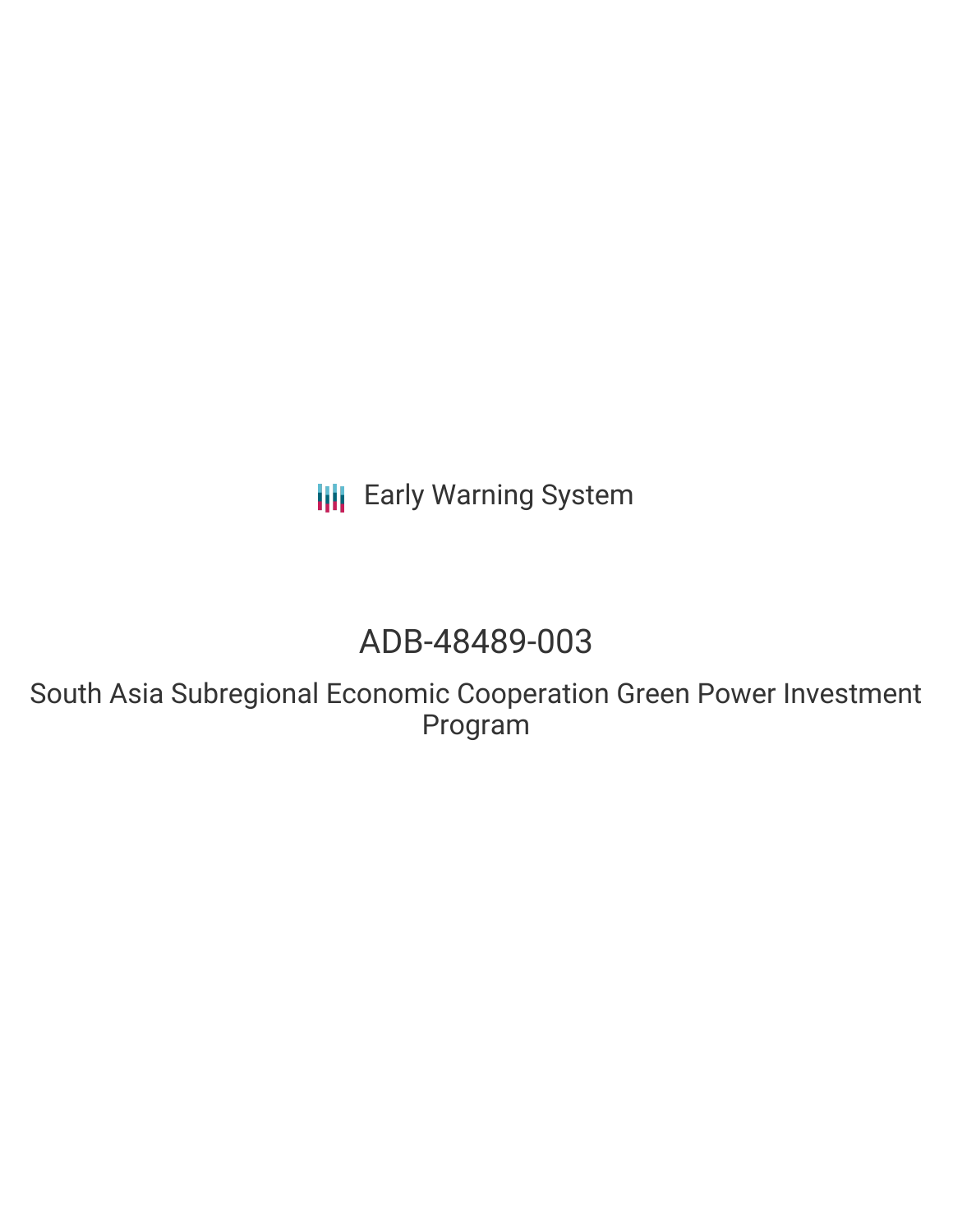

# Early Warning System South Asia Subregional Economic Cooperation Green Power Investment Program

| <b>Countries</b>               | Bhutan                         |
|--------------------------------|--------------------------------|
| <b>Financial Institutions</b>  | Asian Development Bank (ADB)   |
| <b>Status</b>                  | Proposed                       |
| <b>Bank Risk Rating</b>        | C                              |
| <b>Sectors</b>                 | <b>Climate and Environment</b> |
| <b>Investment Type(s)</b>      | Loan                           |
| <b>Investment Amount (USD)</b> | \$227.94 million               |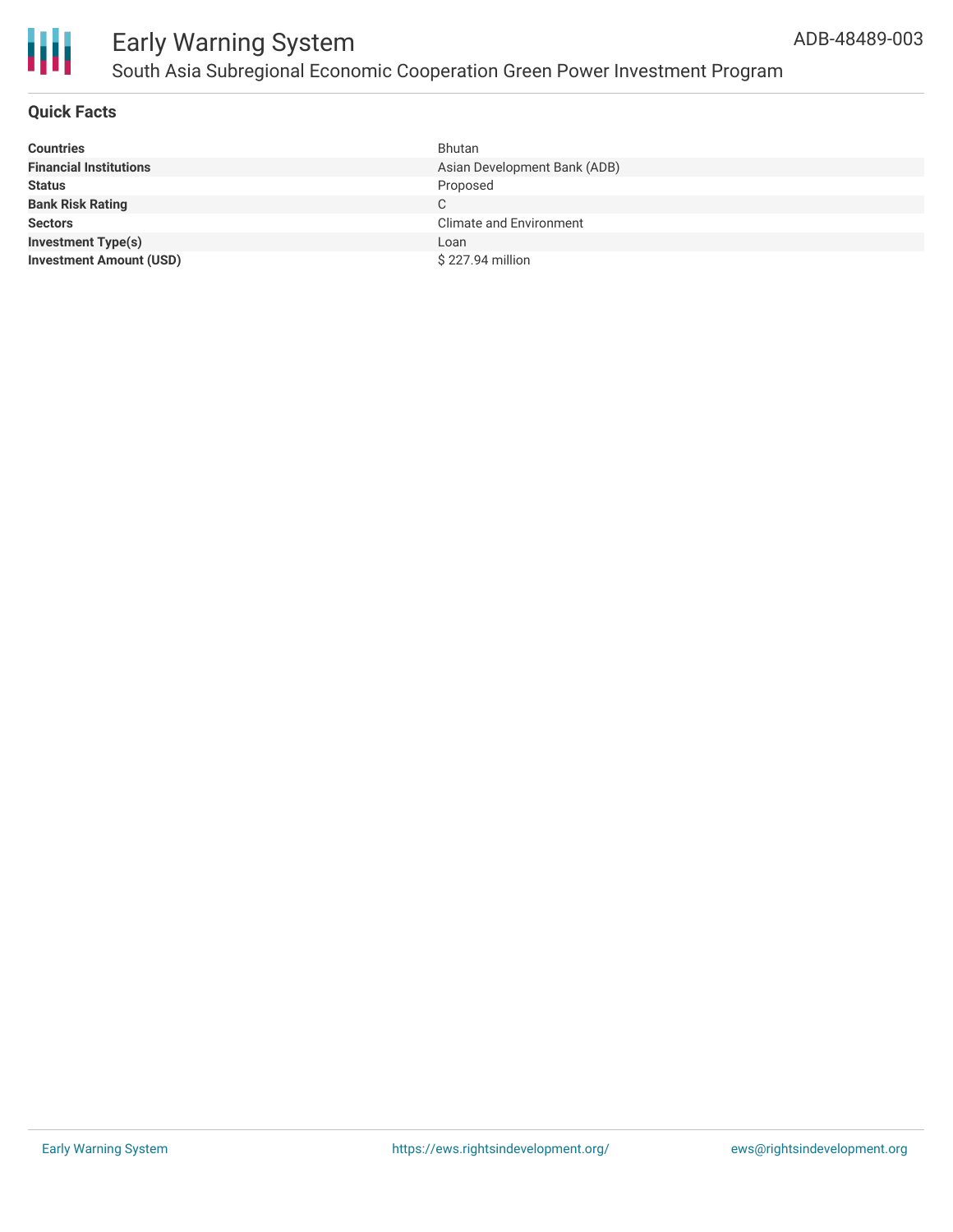

# **Project Description**

# **DESCRIPTION**

The proposed multitranche financing facility totaling of \$320 million will support the development of run-of-river hydropower plant and transmission system facilities in the eastern region of Bhutan. The power generated from the plant can be supplied through the eastern grid network system for dual purposes of export and domestic consumption.

# PROJECT RATIONALE AND LINKAGE TO COUNTRY/REGIONAL STRATEGY

The proposed investment program is a multitranche financing facility (MFF) to support development of the Nyera Amari run-ofriver hydropower plant and a transmission system. The power generated from the plant can be supplied through the eastern grid network system for dual purposes of export and domestic consumption. This approach will make a geographical balance in development support from the Asian Development Bank (ADB), following the Dagachhu hydropower plant (126 MW) in the western region, and the Nikachhu hydropower plant (118 MW) in the central region. While the eastern region has the highest population among the regions, it has been less developed in overall infrastructure, and is more likely to be poor than other regions. The government of Bhutan aims for balanced regional development, which is to ensure that inclusive development is equitably spread across the country.

The government regards its continued hydropower development as the country's economic key driver that will help maximize local, national, and regional development impacts. Hydropower generation contributes to one-fifth of the country's gross domestic product. Out of Bhutan's installed generation capacity (1,614 MW), about 75% is exported to India after meeting domestic electricity demand. The hydropower exports account for one-third of government revenue; they are primary source for government spending on socioeconomic development for social services such as health, education, and rural development. Hydropower development forms the foundation of the economy and social system in Bhutan.

#### IMPACT

Cross-border power trading expanded.

#### OUTCOME

Clean hydropower supply for power export and domestic consumption increased.

#### CONSULTING SERVICES

It is unknown whether any project implementation consultants would be hired under this loan.

#### PROCUREMENT

The Nyera Amari hydropower plant will be developed with two stages by a project's special purpose company to be established by DGPC. Therefore, DGPC is the executing agency, and the project company will be the implementing agency. For the transmission, BPC will be the executing and implementing agency. Procurement packages will come later.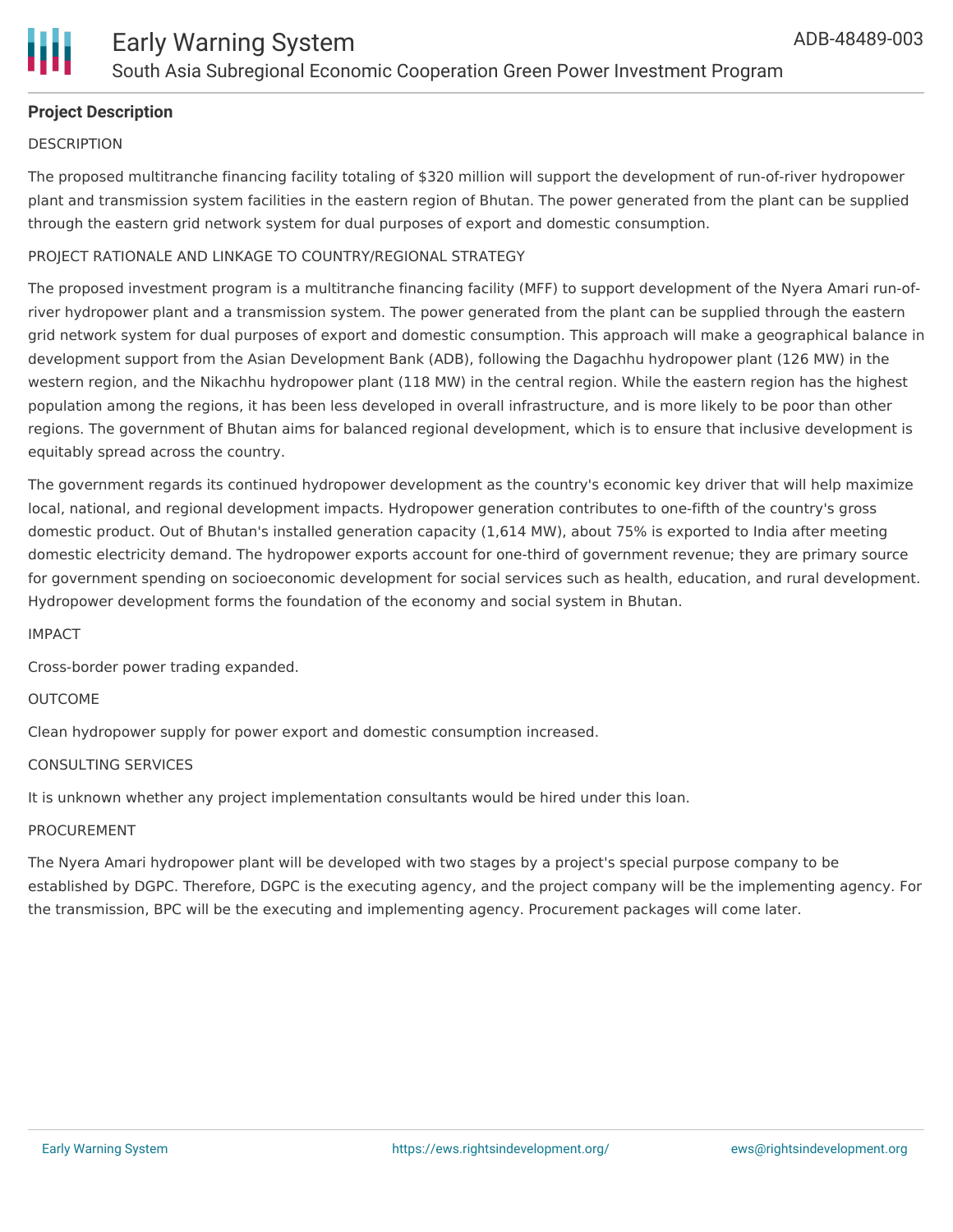

## **Investment Description**

Asian Development Bank (ADB)

F Facility Concept: South Asia Subregional Economic Cooperation Green Power Investment Program Ordinary capital resources US\$ 227.94 million Concessional ordinary capital resources / Asian Development Fund US\$ 92.06 million Commercial Bank - International US\$ 280.00 million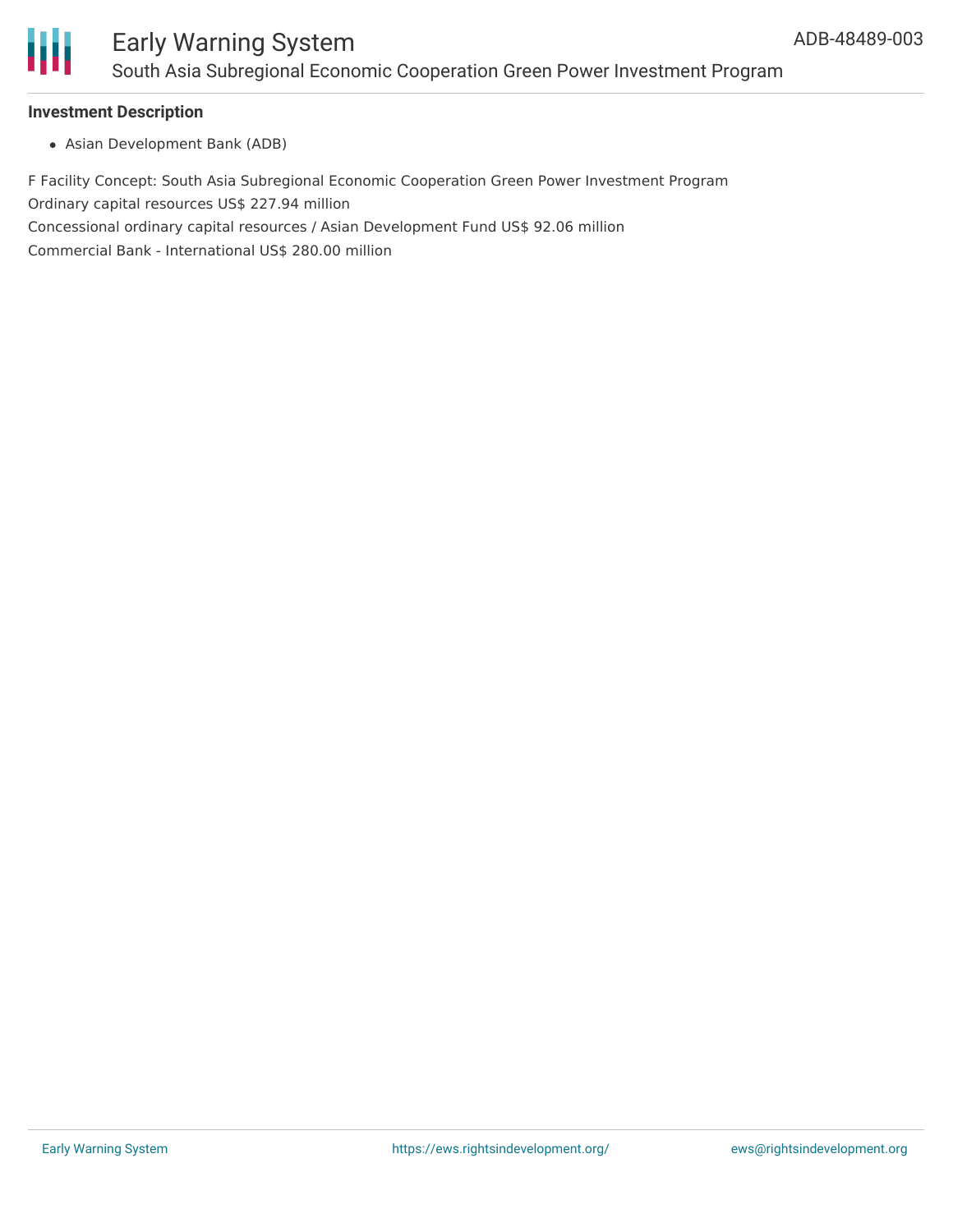

# **Contact Information**

## ACCOUNTABILITY MECHANISM OF ADB

The Accountability Mechanism is an independent complaint mechanism and fact-finding body for people who believe they are likely to be, or have been, adversely affected by an Asian Development Bank-financed project. If you submit a complaint to the Accountability Mechanism, they may investigate to assess whether the Asian Development Bank is following its own policies and procedures for preventing harm to people or the environment. You can learn more about the Accountability Mechanism and how to file a complaint at: http://www.adb.org/site/accountability-mechanism/main

#### **CONTACTS**

Responsible ADB Officer Ogino, Kaoru Responsible ADB Department South Asia Department Responsible ADB Division Energy Division, SARD Executing Agencies Bhutan Power Corporation PO Box 589 Thimpu, Bhutan Druk Green Power Corporation \*

Bhutan